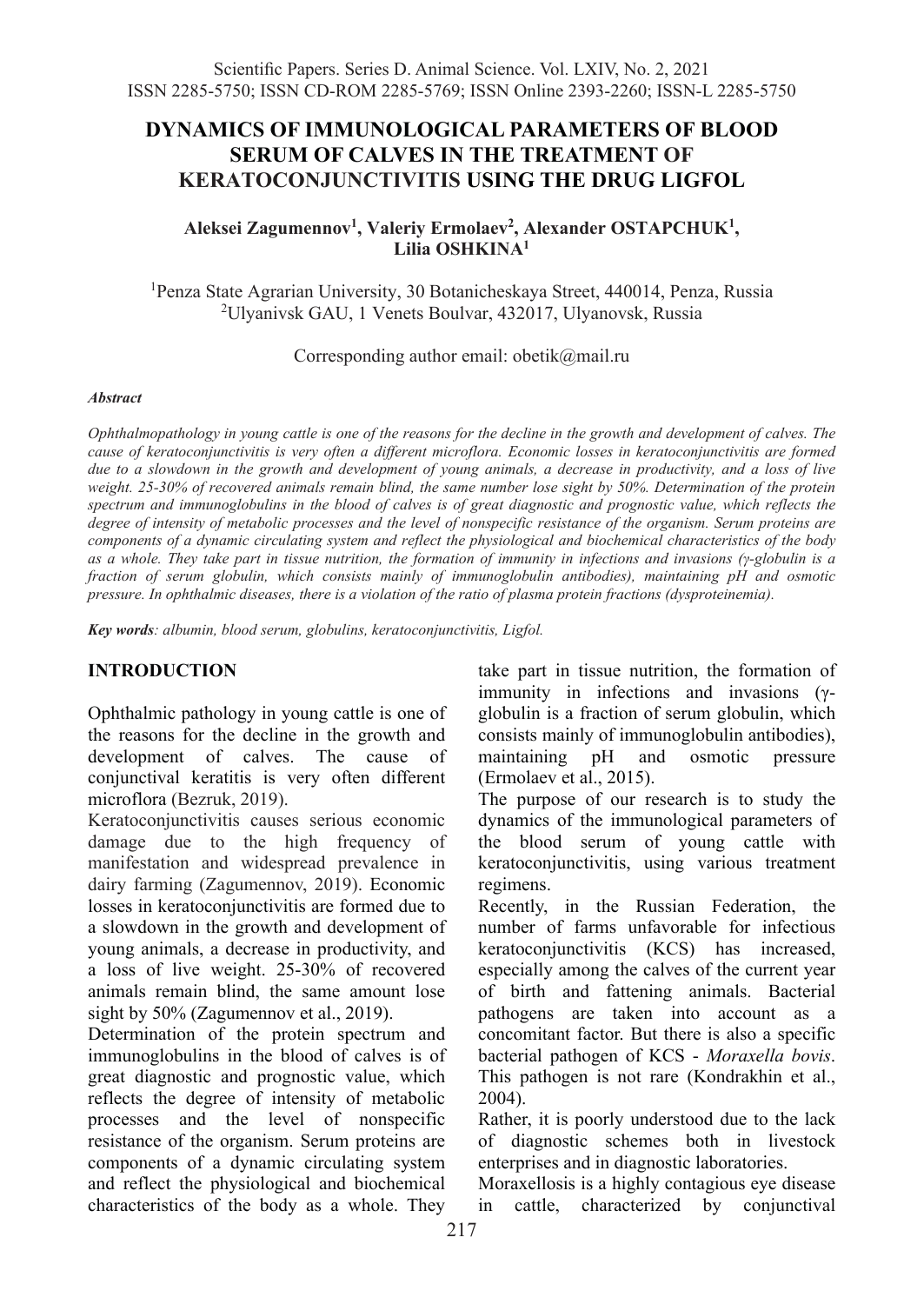hyperemia, lacrimation, photophobia, opacity and ulceration of the cornea, deformation of the eyeball, loss of vision of the affected eye of the animal (Figure 1).

The incubation period lasts from 2 to 18 days, depending on the season of the year and the external ambient temperature. The infection affects one or both eyes of the animal. During clinical examination of sick animals, swelling of the eyelids, conjunctivitis and lacrimation are given: at first, serous-mucous, and a little later, the outflow of purulent exudate.



Figure 1. A characteristic symptom of initial stages of keratoconjunctivitis caused by *Moraxella* spp.

The eyesight of animals is weakened, they look for a dark and cool place. Due to the reduced consumption of feed and water, animals lose weight. Palpation reveals soreness of the eyelids, an increase in local temperature. After 24-72 hours, a milky-white cloudiness forms on the cornea, leading to loss of vision.

The causative agent of the disease *Moraxella bovis* belongs to the Neisseriaceae family. Short coccobacilli, located more often in pairs, can form a capsule. Optional aerobic. It grows on media in the form of small, rough, milky-white or yellowish colonies, slightly growing into the medium (Figures 2-3). They exhibit hemolytic properties of varying intensity, directly related to the degree of their pathogenicity. Oxidaseand catalase-positive (Daricheva et al., 2009).

The pathogenicity and virulence factors of moraxella are the surface structures of the bacterial cell - fimbria, which allow bacteria to attach to the epithelial cells of the cornea of the eye. Additionally, the causative agent releases endotoxins and hemolysins, which cause irreversible changes typical for keratoconjunctivitis. Moraxellosis is more often recorded in countries with warm climates and, accordingly, with a long grazing season. In the

Russian Federation it is registered everywhere. The predisposing factors of the disease are:

• crowded content in poorly ventilated rooms,

• grazing animals in hot, dry weather on pastures with high herbage,

• increasing the density of the population of flies.

• hypovitaminosis A.

The seasonality of the disease is seen. In the republic, it is more often registered from midsummer to late autumn, in isolated cases - in the winter stall period. In a severe form, the disease manifests itself in farms where it was not previously registered.

The source of the disease is infected, sick or ill carriers of bacteria (within several months after recovery), which excrete the pathogen with exudate from the eyes and nose. On the body of mechanical carriers - *Moraxella* flies can survive up to three days. Calves are most susceptible to diseases. After recovering from the disease, animals develop immunity, which restrains repeated infections or causes a mild form of the disease (Kopenkin et al., 2008).

In the pathogenesis of the disease, infectious rhinotracheitis (IRT) often acts as a triggering mechanism. Solar ultraviolet light irritates the cornea of the eye, exacerbating the inflammatory process.

## **MATERIALS AND METHODS**

The diagnosis of moraxellosis is made taking into account clinical data and laboratory research methods. Swabs from affected eyes can be sent to the laboratory on a transport medium.

For the differential diagnosis, viral infections are often taken into account rickettsiosis, mycoplasmosis, chlamydia, and thelaziosis.

Treatment.

One of the most important stages in the treatment of animals is the elimination of accompanying factors: flying insects (mice and flies), mechanical damage, trauma.

As modern means of fighting flies, the use of Larvenol GR and Kelion KE is relevant. Fly control significantly reduces the spread of infection.

As a specific prophylaxis, you can vaccinate animals. However, experience shows that the *Moraxella bovis* vaccine can reduce morbidity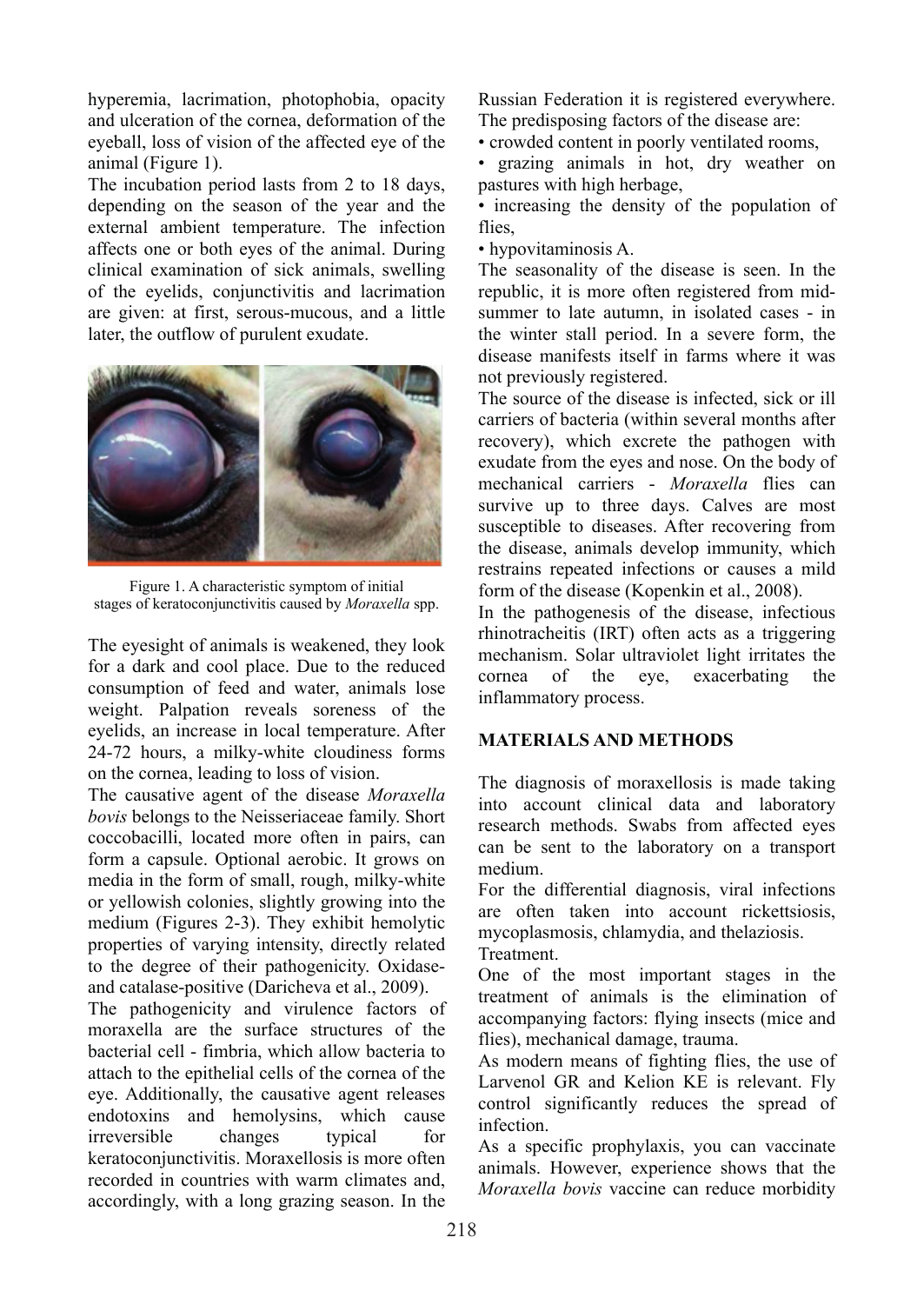but cannot completely prevent morbidity. Do not forget that the main method of prophylaxis is the quarantine of all newly admitted animals, which are subjected to mandatory clinical examination and diagnostic testing, vaccination according to indications.



Figure 2. Growth of *Moraxella bovis* on blood agar

Treatment is carried out with broad-spectrum antibacterial agents (gentamicin, ceftiofur, cephalexin, levofloxacin, amoxicillin with clavulanic acid). Treatment is started as soon as the first signs of the disease are identified. An additional agent that alleviates the course of the disease is novocaine blockade. Animals should be placed in a shaded, isolated room. The use of vitamin A is shown.

Disinfection of premises should be carried out with Nanocide, the most effective agent, which includes both detergent components and active substances in the form of glutaraldehyde and quaternary ammonium compounds (QAC).

Animals are provided with free access to clean drinking water, since the secretion of the lacrimal glands provides effective washing of the eyes (Kopenkin et al., 2008).

Based on the analysis of the literature review, it can be concluded that today veterinary ophthalmology has a large number of veterinary medicines to combat infectious keratoconjunctivitis (Shcherbakova, 2013).

According to many scientists, there is a great need for complex treatment of ophthalmopathologies, in which it is necessary to take into account drugs and therapy intended for pathogenetic, symptomatic and etiological methods of treatment.

For the use of etiotropic therapy, much attention is paid to antimicrobial drugs, but these drugs have a large number of disadvantages: resistance of microorganisms, the presence of an antibiotic in milk and meat products, which significantly reduces the veterinary and sanitary quality of the products obtained and, as a result, causes a large number of undesirable consequences in humans with the use of such products (Stekolnikov et al., 2017).

Food allergies in animals often have the etiology of the use of low-quality products, because antibiotics are chemotherapy drugs and their presence in meat and dairy products is unacceptable (Shcherbakova, 2013).

The clinical picture is the most important criterion in the early diagnosis of viral keratitis. However, its inherent polymorphism makes it difficult timely diagnosis of this disease, however, it is possible to identify a group of common signs characteristic of various clinical forms of the disease: frequent connection of viral keratitis with a general infectious disease; the presence of concomitant herpetic eruptions on the skin of the face and the mucous membrane of the lips; neurotrophic nature of the lesion; neurological pain along the branches of the trigeminal nerve; a tendency to relapse.

In the agro-industrial development of the Ulyanovsk region in cattle, data on clinical and etiological signs have not been studied, differential diagnosis and prevention of keratoconjunctivitis is an urgent issue when conducting planned preventive medical examinations.

All the existing pharmaceutical and diagnostic arsenals for the treatment of animal ophthalmopathologies cannot reach the required level for a cost-effective method of these pathologies.

Therefore, the introduction, study and development of new comparative treatment methods available for mass use is of great relevance for veterinary medicine.

Ligfol is a safe new generation stress corrector adaptogen. The drug is of natural origin and is recognized as environmentally friendly. Ligfol contains humic substances obtained by hydrolysis of natural lignin, sodium pyrophosphate decahydrate, sodium chloride and pyrogen-free water.

The drug is a sterile dark brown liquid for intramuscular injection. Ligfol is packed in glass bottles from 1.0 to 100.0 ml. It is recommended to store it in a dry, dark place at a temperature of 10 to 25°C.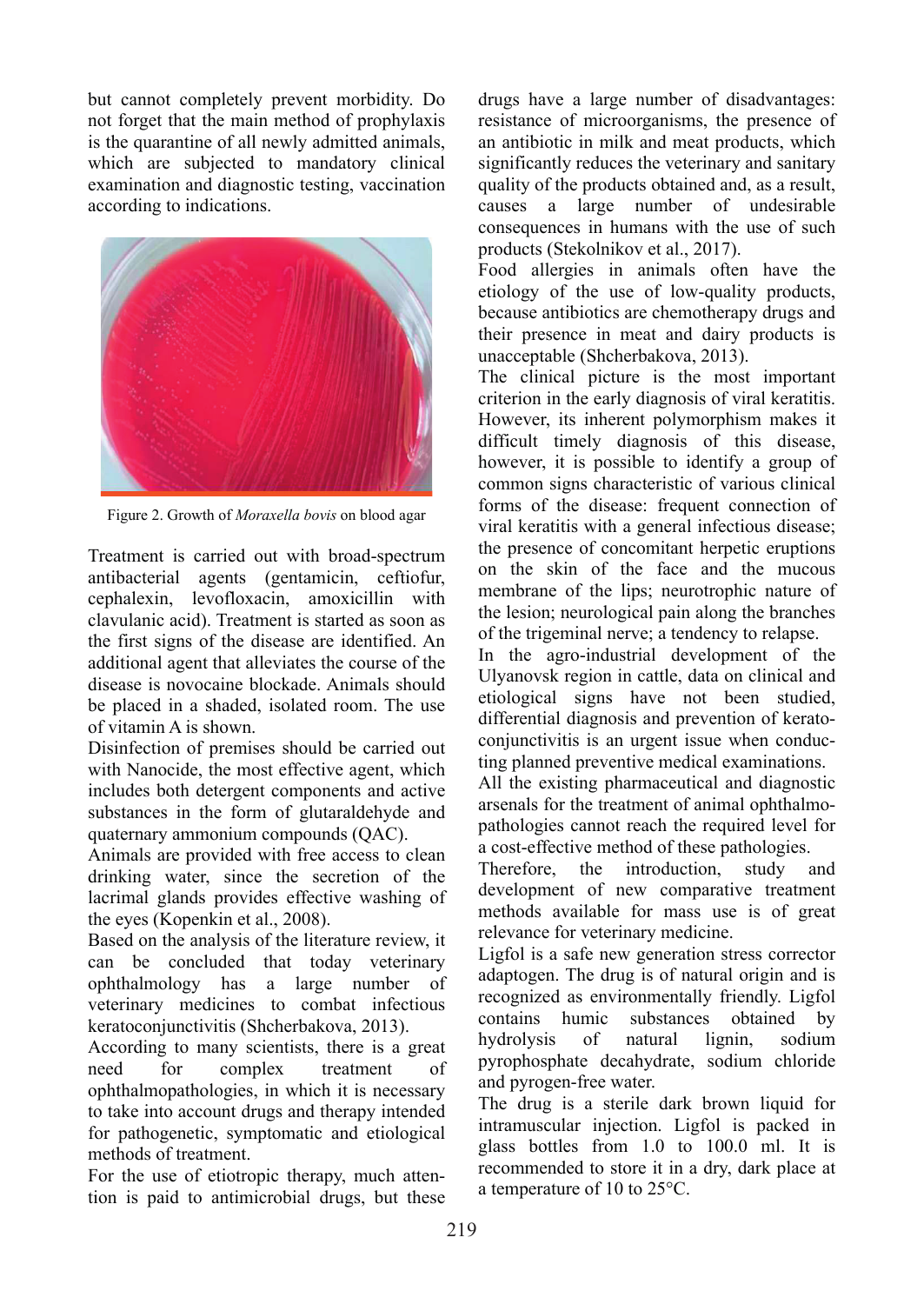Pharmacotoxicological studies have proved that the drug is not toxic, does not exhibit mutagenic and embryotoxic effects.

Recently, more and more interest has been attracted by preparations of natural origin, characterized by harmlessness and environmental safety.

The main advantages of Ligfol are adaptogenic,<br>antioxidant, antitumor and regenerative antioxidant, antitumor and regenerative properties.

The existing effects of using the drug are directly related to its chemical structure, namely the presence of modified humic substances in its composition. The main products of lignin hydrolysis are the so-called humic substances (from the Latin humus - earth, soil).

The formation of humic substances in natural conditions occurs in the soil and peatlands in the process of enzymatic degradation of plant residues.

The study was carried out on the basis of LLC Megaferma - Oktyabrsky, Cherdaklinsky district, Ulyanovsk region. Four groups of Holstein calves were formed at the age of 5-6 months.

Each group consisted of eight heads with characteristic signs of keratoconjunctivitis. All animals had a similar constitution, weight and exercise, were kept in the same microclimatic conditions, their diet was the same. For each group of calves, a specific treatment regimen was determined.

A feature of our chosen treatment was the daily irrigation of the conjunctiva with a 0.5% Dioxidine solution and intramuscular administration of Ligfol in an amount of 5 ml (Table 1).

| ruote 1: freumient regimento for euroso |       |                                                               |                    |  |  |  |  |  |  |  |  |
|-----------------------------------------|-------|---------------------------------------------------------------|--------------------|--|--|--|--|--|--|--|--|
| Room<br>Amount                          |       | Dioxidin solution $0.5\%$ + Ligfol 5 ml/m + "additional drug" | <b>Status</b>      |  |  |  |  |  |  |  |  |
| group                                   | heads |                                                               |                    |  |  |  |  |  |  |  |  |
|                                         |       | Tetracycline ointment 10,000 units                            | Background/control |  |  |  |  |  |  |  |  |
|                                         |       | Levomycetin $0.25\%$ , 2-3 drops                              | Experience         |  |  |  |  |  |  |  |  |
|                                         |       | Ciprofloxacin $0.3\%$ , 2-3 drops                             | Experience         |  |  |  |  |  |  |  |  |
|                                         |       | Gentamicin sulfate 3%, 2-3 drops                              | Experience         |  |  |  |  |  |  |  |  |

Table 1. Treatment regimens for calves

In the blood serum, the following parameters were determined: Albumin globulins  $\alpha$ ,  $\beta$ ,  $\gamma$  and immunoglobulins, A, M and G.

Blood for the study was taken from the jugular vein into disposable tubes with coagulation activator (SiO2).

The calves were treated daily for 10 days. Blood samples were taken for research on days 1, 3, 7, 10, and 14.

Calf blood serum investigated in a clinical laboratory, the interdepartmental center of veterinary medicine of the Ulyanovsk State Agrarian University using an acoustic, reagentfree, computerized analyzer of protein and protein fractions - AKBa-01- "BIOM®".

The data obtained by us were subjected to statistical processing in the computer program "Statistika 12".

### **RESULTS AND DISCUSSIONS**

Results of the research are reflected in Table 2. During the period of application of the immunomodulator Ligfol in the first experimental group, the albumin indicator on the third day decreased by 19.9%, in the second group it decreased by 11.72%, in the third group it decreased by 2.2%, and in the fourth group it increased by 1.6%.

On the 14th day of the experiment, it was found that in the first group the albumin level was reduced in all groups, in the first group by 17.8%, in the second group by 9.2%, in the third group by 26.9%, in the fourth group by  $16.6\%$ .

The cornea consists of 80% water, 18% definitive collagen of mesenchymal origin, as well as mucopolysaccharides, proteins (albumin, globulin), lipids, vitamins C, B2, etc. A decrease in the level of albumin is one of the

factors in the occurrence of keratitis.

Level α1-globulins on the 3rd day increased by 8%, in group 2 by 8.1%, in group 3 by 11%, in group 4 decreased by 10.8%.

On the 10th day, according to the experimental scheme, the use of the immunomodulatory drug was suspended; in the study of the modified serum on the 14th day of the experiment, it was revealed that in the first group the level α1 globulins decreased by 11%, in the second group by 8%, in the third group increased by 8%, in the fourth group decreased by 6%.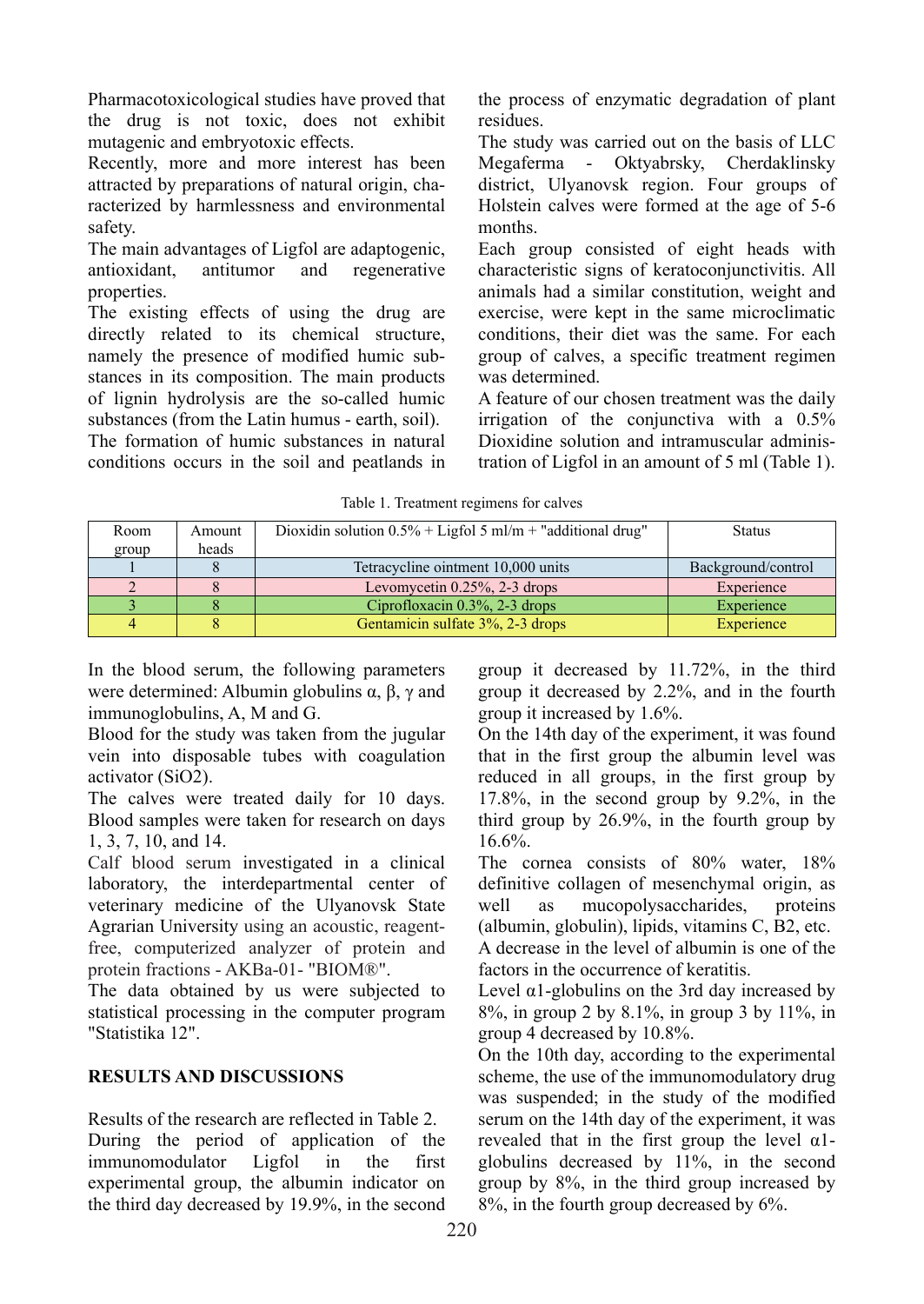| Gr                               | Day          | Albumen                    | Globulins               |                                   |                            | Immunoglobulins                                                         |                            |                           |                           |
|----------------------------------|--------------|----------------------------|-------------------------|-----------------------------------|----------------------------|-------------------------------------------------------------------------|----------------------------|---------------------------|---------------------------|
|                                  |              |                            | $\alpha$ 1              | $\alpha$ 2                        | ß                          | $\gamma$                                                                | А                          | M                         | G                         |
| group<br>$\overline{\mathbf{a}}$ | 1            | 46.17<br>$\pm$<br>1.19     |                         |                                   |                            | $4.42 \pm 0.22$   $7.17 \pm 0.33$   $16.20 \pm 0.61$   $20.23 \pm 1.04$ | $8.31 \pm$<br>0.63         | $1.19 \pm 0.07$           | $1.83 \pm 0.02$           |
|                                  | 3            | 36.97<br>$\pm$<br>$3.63*$  |                         | $4.78 \pm 0.19$ 10.04 $\pm$ 2.41  |                            | $7.94 \pm 0.54$ <sub>22.01</sub> $\pm$ 3.19                             | $8.51 \pm$<br>1.18         | $1.50 \pm 0.08$<br>$\ast$ | $2.95 \pm 0.28$ **        |
|                                  | $\tau$       | 37.42<br>$\pm$<br>$2.25**$ | $4.34 \pm 0.15$         |                                   |                            | $6.58 \pm 0.60$ $10.30 \pm 1.55$ $21.28 \pm 1.70$                       | $9.58 \pm$<br>0.62         | $1.82 \pm 0.07$<br>***    | $2.07 \pm 0.14$           |
|                                  | 10           | $34.05 \pm 1.40$<br>***    |                         | $4.10 \pm 0.20$ 6.84 $\pm 0.64$   | $8.53 \pm 0.67$<br>***     | $20.86 \pm 2.38$                                                        | $8.12 \pm$<br>0.77         | $2.06 \pm 0.02$<br>***    | $2.52 \pm 0.31$<br>$*$    |
|                                  | 14           | $37.92 \pm 1.41$<br>***    | $3.93 \pm 0.27$         | $7.94 \pm 0.63$                   | $7.97 \pm 0.41$<br>***     | $15.01 \pm 2.34$                                                        | $11.42 \pm$<br>1.40        | $2.22 \pm 0.01$<br>***    | $2.97 \pm 0.16$<br>***    |
| group<br>2nd                     | $\mathbf{1}$ | $39.67 \pm 1.44$           |                         |                                   |                            | $4.49 \pm 0.15$ 6.78 $\pm$ 0.27 14.24 $\pm$ 0.56 19.56 $\pm$ 0.93       | $7.56 \pm$<br>0.25         | $1.24 \pm 0.08$           | $1.96 \pm 0.01$           |
|                                  | 3            | $35.02 \pm 1.16$           |                         | $4.85 \pm 0.43$   $7.45 \pm 0.48$ | ***                        | $9.86 \pm 0.34$ 27.67 $\pm$ 2.97<br>$\ast$                              | $8.10 \pm$<br>0.53         | $1.51 \pm 0.12$           | $1.83 \pm 0.05$<br>***    |
|                                  | $\tau$       | $35.83 \pm 1.32$           |                         | $4.77 \pm 0.08$ $8.55 \pm 0.58$   | $**$                       | $10.33 \pm 0.9524.82 \pm 0.66$<br>***                                   | $10.79 \pm$<br>0.36<br>*** | $1.85 \pm 0.09$<br>***    | $2.45 \pm 0.26$<br>***    |
|                                  | 10           | $36.83 \pm 1.59$           |                         | $4.12 \pm 0.38$ 7.15 $\pm 0.50$   |                            | $10.13 \pm 1.18$ <sub>22.43</sub> $\pm 1.16$                            | $10.41 \pm$<br>0.43<br>*** | $2.13 \pm 0.07$<br>***    | $1.92 \pm 0.18$           |
|                                  | 14           | $36.00 \pm 1.08$           | $4.12 \pm 0.21$         | $6.41 \pm 0.39$                   | $6.64 \pm 0.64$<br>***     | $18.52 \pm 2.26$                                                        | $8.11 \pm$<br>0.83         | $2.24 \pm 0.04$<br>***    | $3.25 \pm 0.34$<br>$**$   |
| group<br>3rd                     | $\mathbf{1}$ | $40.77 \pm 2.08$           | $4.45 \pm 0.25$         |                                   |                            | $7.18 \pm 0.35$  14.74 $\pm 0.86$  20.62 $\pm 1.12$                     | $8.07 +$<br>0.36           | $1.37 \pm 0.06$           | $1.98 \pm 0.02$           |
|                                  | 3            | $39.84 \pm 1.08$           | $4.98 \pm 0.57$         | $6.87 \pm 0.29$                   | $10.50 \pm 1.35$<br>$\ast$ | $19.28 \pm 3.23$                                                        | $6.66 \pm$<br>0.60         | $1.60 \pm 0.07$<br>$\ast$ | $4.10 \pm 0.99$           |
|                                  | 7            | $38.43 \pm 2.26$           | $4.37 \pm 0.43$         | $8.25 \pm 0.50$                   |                            | $10.12 \pm 0.98$ <sub>23.90</sub> $\pm$ 1.16                            | $8.91 \pm$<br>1.01         | $2.00 \pm 0.04$<br>***    | $3.13 \pm 0.20$<br>***    |
|                                  | 10           | $40.56 \pm 0.75$           | $3.72 \pm 0.26$         | $6.10 \pm 0.39$                   | $8.06 \pm 1.24$<br>***     | $19.92 \pm 1.93$                                                        | $7.00 \pm$<br>0.53         | $2.17 \pm 0.03$<br>***    | $1.75 \pm 0.20$           |
|                                  | 14           | $29.79 \pm 3.79$           | $4.84 \pm 0.42$         | $7.46 \pm 0.48$                   | $9.64 \pm 0.27$<br>***     | $25.99 \pm 3.34$                                                        | $7.70 \pm$<br>0.66         | $2.42 \pm 0.04$<br>***    | $3.88 \pm 0.05$<br>***    |
| 4th group                        | $\mathbf{1}$ | $44.28 \pm 0.64$           | $5.00 \pm 0.18$         |                                   |                            | $7.84 \pm 0.20$  16.43 $\pm$ 0.42 22.36 $\pm$ 1.07                      | $9.01 \pm$<br>0.30         | $1.43 \pm 0.07$           | $1.96 \pm 0.07$           |
|                                  | 3            | $45.00 \pm 1.74$           | $4.46 \pm 0.18$         |                                   |                            | $6.94 \pm 0.38$  15.87 $\pm$ 0.73 20.14 $\pm$ 1.02                      | $8.07 \pm$<br>0.66         | $1.75 \pm 0.08$<br>$\ast$ | $3.92 \pm 0.05$<br>$\ast$ |
|                                  | $\tau$       | $35.00 \pm 1.52$<br>***    | $4.06 \pm 0.35$         | $6.19 \pm 0.45$<br>**             | $9.27 \pm 1.12$<br>***     | $19.92 \pm 1.93$                                                        | $9.28 \pm$<br>0.47         | $2.03 \pm 0.07$<br>***    | $3.18 \pm 0.19$           |
|                                  | 10           | $35.32 \pm 1.01$<br>$**$   | $3.05 \pm 0.56$<br>$**$ | $6.01 \pm 0.43$<br>$**$           | ***                        | $6.70 \pm 1.63$   12.61 $\pm$ 1.73<br>***                               | $4.77 \pm$<br>0.61<br>***  | $1.92 \pm 0.18$<br>$\ast$ | $2.66 \pm 0.33$           |
|                                  | 14           | $36.90 \pm 2.69$<br>***    |                         | $4.67 \pm 0.39$ 7.30 $\pm$ 0.22   | $9.74 \pm 0.99$<br>***     | $23.16 \pm 3.10$                                                        | $6.13 \pm$<br>0.58<br>***  | $2.41 \pm 0.05$<br>***    | $3.06 \pm 0.26$<br>$**$   |

Table 2. Dynamics of immunological parameters of blood serum

*Note: the difference in values in comparison with the 1st day of the study: \*\*\* - p <0.001, \*\* - p <0.01, \* - p <0.05*

The  $\alpha$ 1-globulin fraction includes acute-phase proteins: α1-antitrypsin (the main component of this fraction) - an inhibitor of many proteolytic enzymes - trypsin, chymotrypsin, plasmin, etc., as well as α1-acid glycoprotein (orosomucoid). It has a wide range of functions, in the area of inflammation it promotes fibrilogenesis.

Globulins include transport proteins: thyroxinebinding globulin, trancortin (functions binding and transport of cortisol and thyroxine, respectively),  $\alpha$ 1-lipoprotein (function participation in lipid transport).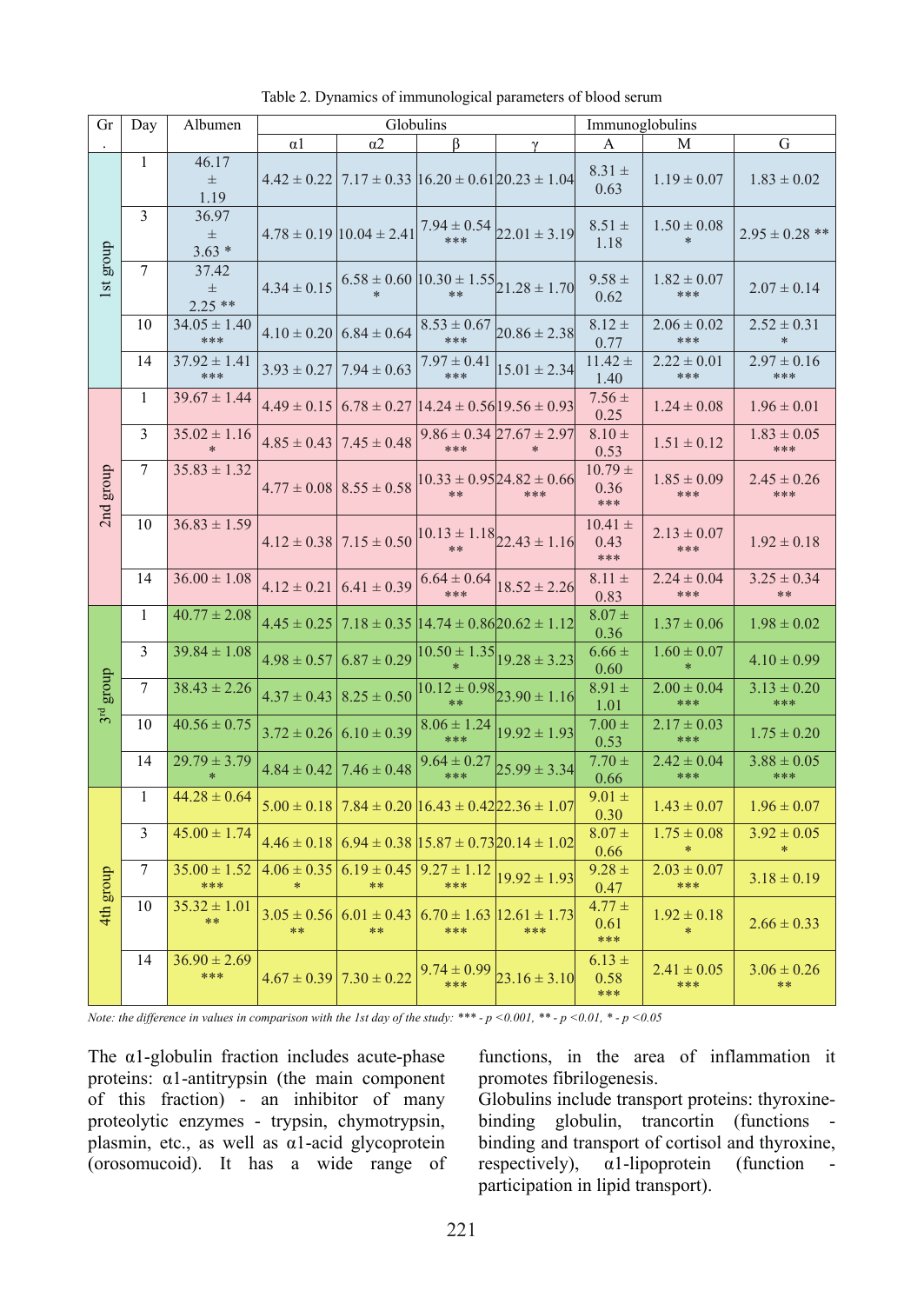When researching  $\alpha$ 2-globulins in the first group on the third day showed an increase of 40%, in the second experimental group increased by 9%, in the third group decreased by 4%, in the fourth group by 11%.

On the 14th day of the experiment compared with the 1st day of the experiment, the levela $2$ globulins in the first group increased by 10.7%, in the second group decreased by 5.4%, in the third group increased by 3.89%, in the fourth

group decreased by 6.8%.<br>The  $\alpha$ 2-globulin frac The α2-globulin fraction predominantly includes acute-phase proteins - alpha2 macroglobulin, haptoglobin, ceruloplasmin. Alpha2-macroglobulin (the main component of the fraction) is involved in the development of infectious and inflammatory reactions.

In the study of β-globulins on the third day, a decrease was noted in all groups, in the first group by  $50.9\%$  ( $p<0.001$ ), in the second group  $30.7\%$  (p<0.001,), in the third group  $28.7\%$  (p<0.05), in the fourth group by 3.5%.

In the study of modified serum on day 14 compared to the first day, the following data were obtained: in the first group, a decrease in the level of β-globulins by 50.8%, in the second group -  $53.3\%$ , in the third group -  $34.5\%$  $(p<0.001)$ , in the fourth by 40.7% ( $p<0.001$ .)

In the study of  $\gamma$ -globulins on the third day, an increase of 8.7% was noted in the first group, an increase of 41.4% in the second group  $(p<0.05)$ , in the third group there was a decrease of 6.4%, in the fourth group there was a decrease of 9.9%.

In the study of modified serum on day 14 compared with the first day, the following data were obtained: in the first group there was a decrease by 25.8%, in the second group a decrease by 5.3%, in the third group an increase by 26%, in the fourth group an increase of 3.5%.

In the study of immunoglobulin G on the third day, an increase of  $61.2\%$  ( $p<0.01$ ), in the second group there was a decrease of 6.6%  $(p<0.001)$ , in the third group there was an increase of 107%, in the fourth group by 100%  $(p<0.05)$ .

In the study of modified serum on day 14 compared to the first day, the following data were obtained: an increase was noted in all groups, in the first group by  $62.2\%$  ( $p<0.001$ ), in the second group  $65.8\%$  ( $p<0.001$ ), in the third  $95.9\%$  (p<0.001), in the fourth  $56.1\%$  $(p<0.001)$ .

In the study of immunoglobulin A on the third day, an increase of 2.4% was noted in the first group, an increase of 7.14% in the second group, a decrease of 17.4% in the third group, and a decrease of 10.4% in the fourth group. In the study of modified serum on day 14 compared to the first day, the following data were obtained: in the first group, an increase of 37.4% was noted, in the second group, an increase of 7.2%, in the third, a decrease of 4.5%, in the fourth decrease by 31.9%  $(p<0.001)$ .

In the study of immunoglobulin M on the third day, an increase was noted in all groups, in the first group by  $26\%$  ( $p<0.05$ ), in the second group 21%, in the third group by 16%  $(p<0.05)$ , in the fourth by 22% ( $p<0.05$ ).

In the study of modified serum on day 14 compared with the first day, the following data were obtained: an increase was noted in all groups, in the first group by  $86.5\%$  ( $p<0.001$ ), in the second group by  $80.6\%$  ( $p \le 0.001$ ), in the third group by  $76.6\%$  (p<0.001), in the fourth group by  $68.5\%$  (p  $< 0.001$ ).

Immunoglobulin A protects the mucous membranes of the eye from pathogenic microorganisms, potential allergens and autoantigens.

By binding to antigens, it inhibits their adhesion to the surface of epithelial cells and prevents their penetration into the internal environment of the body.

IgA deficiency leads to repeated infections, autoimmune disorders, and allergies.

# **CONCLUSIONS**

In ophthalmic diseases, there is a violation of the ratio of plasma protein fractions (dysproteinemia).

Dysproteinemias are observed more often than changes in the total amount of protein and, when observed in dynamics, can characterize the stage of the disease, its duration, and the effectiveness of the therapeutic measures.

The results of the study of immunoglobulins A, M, G in the blood serum of sick calves showed a slight increase in their concentrations, which indicates the activation of the humoral mechanisms of immunopathogenesis.